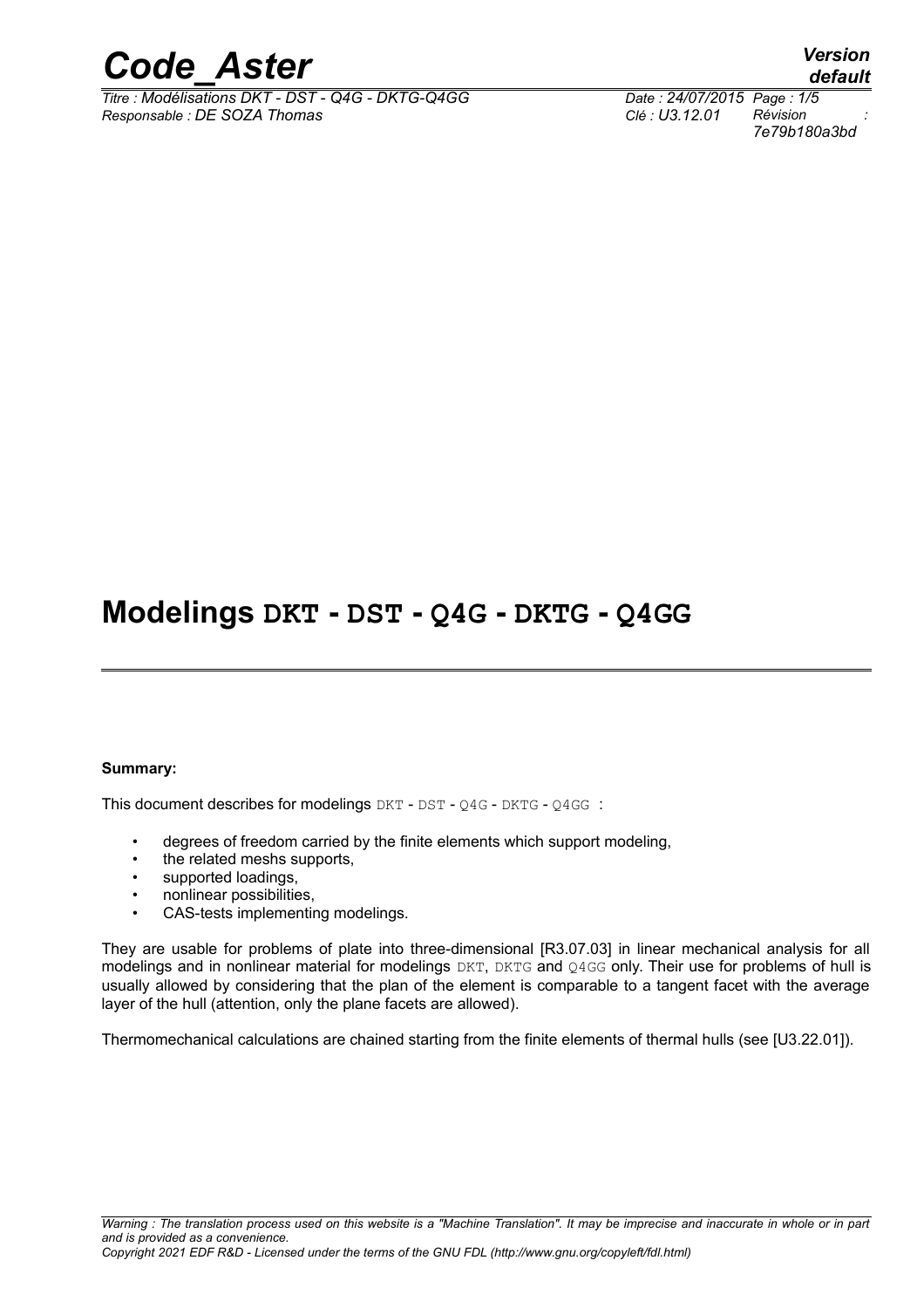# *Code\_Aster Version*

*Titre : Modélisations DKT - DST - Q4G - DKTG-Q4GG Date : 24/07/2015 Page : 2/5 Responsable : DE SOZA Thomas Clé : U3.12.01 Révision :*

*7e79b180a3bd*

## **1 Discretization**

## **1.1 Degrees of freedom**

For three modelings of plate into three-dimensional the degrees of freedom of discretization are, in each node of the mesh support the six components of displacement (three translations and three rotations) to the nodes tops of the mesh support. These nodes are supposed to describe a tangent facet with the average layer of the hull.

| <b>Finite element</b>   |    |    | Degrees of freedom (with each node top) |            |                |            |
|-------------------------|----|----|-----------------------------------------|------------|----------------|------------|
| DKT/DKO / DKTG          | DX | DY | DZ.                                     | DRX        | DRY<br>MARTINI | <b>DRZ</b> |
| DST/DSO                 | DX | DY | DZ                                      | <b>DRX</b> | DRY<br>MARTINI | <b>DRZ</b> |
| Q4G (Q4 $\chi$ ) / Q4GG | DX | DY | DZ.                                     | <b>DRX</b> | DRY<br>MARTINI | DRZ        |

## **1.2 Mesh support of the matrices of rigidity**

The meshs support of the finite elements, in displacement formulation, can be triangles or quadrangles. In this last case, the meshs are supposed to be plane (4 nodes planar tops Co -):

| <b>Modeling</b>   | Mesh  | <b>Finite element</b> | <b>Remarks</b> |
|-------------------|-------|-----------------------|----------------|
| DKT               | TRIA3 | MEDKTR3               |                |
|                   | OUAD4 | MEDKOU4               |                |
| DKTG              | TRIA3 | MEDKTG3               |                |
|                   | OUAD4 | MEDKOG4               |                |
| <b>DST</b>        | TRIA3 | MEDSTR3               |                |
|                   | OUAD4 | MEDSOU4               |                |
| Q4G $(Q4 \gamma)$ | OUAD4 | MEO4OU4               |                |
|                   | TRIA3 | MET3TR3               |                |
| 04GG              | TRIA3 | MET3GG3               |                |
|                   | OUAD4 | MEO4GG4               |                |

## **1.3 Mesh support of the loadings**

All the loadings applicable to the facets of the elements of plate are treated by direct discretization on the mesh support of the element in displacement formulation.

*No mesh support of loading is thus necessary for the faces of the elements of plates.*

For the applicable loadings on the edges of the elements of plate, a mesh support of the type SEG2 is usable:

| <b>Modeling</b> | Mesh | <b>Finite element</b> | <b>Remarks</b> |
|-----------------|------|-----------------------|----------------|
| DKT             | SEG2 | MEBODKT               |                |
| <b>DST</b>      | SEG2 | MEBODST               |                |
| DKTG            | SEG2 | MEBODKT               |                |
| Q4G $(Q4 \nu$   | SEG2 | MEBOO4G               |                |
| 04GG            | SEG2 | MEBOO4G               |                |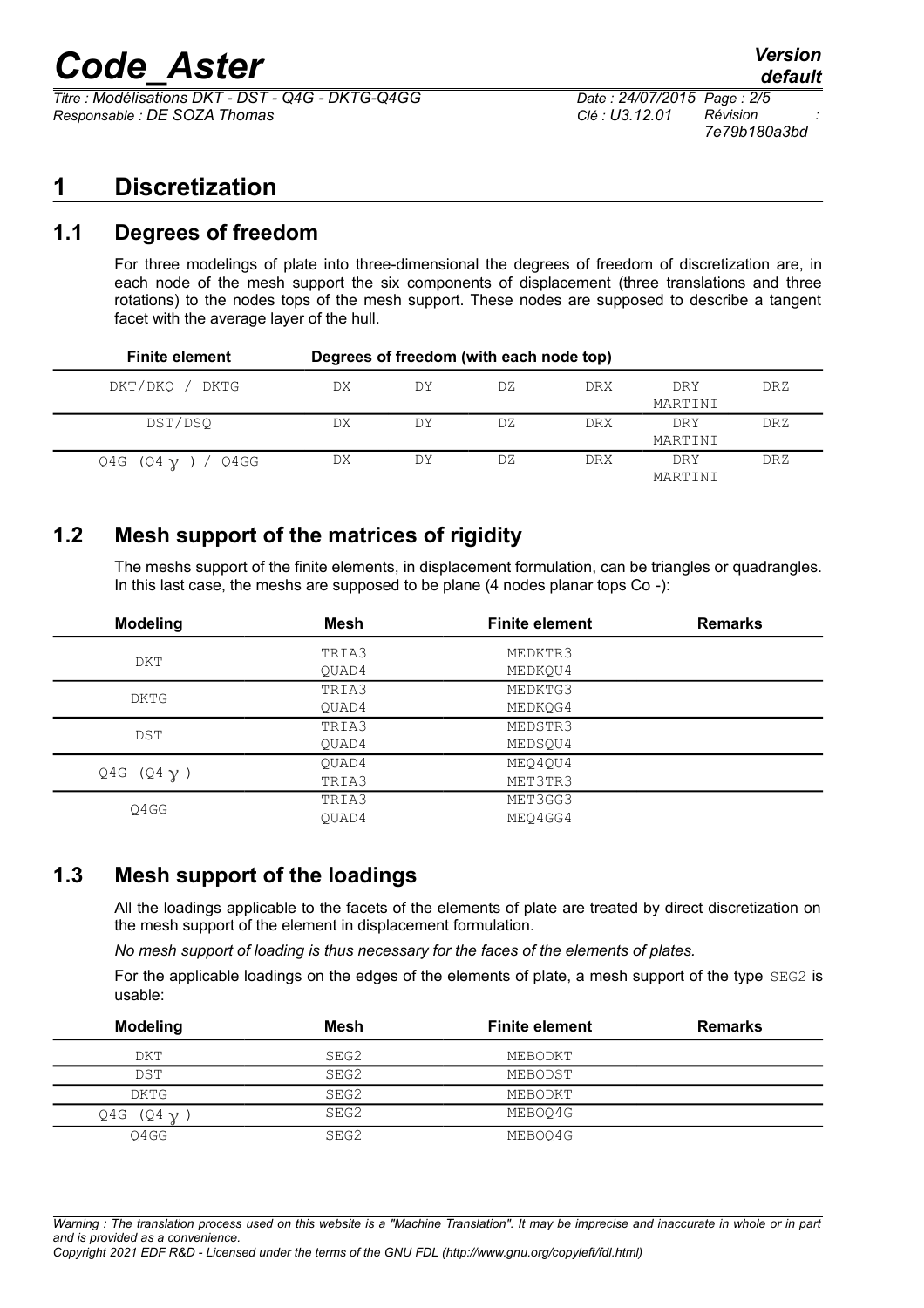## *Code\_Aster Version*

*Titre : Modélisations DKT - DST - Q4G - DKTG-Q4GG Date : 24/07/2015 Page : 3/5 Responsable : DE SOZA Thomas Clé : U3.12.01 Révision :*

*7e79b180a3bd*

## **2 Assignment of the characteristics**

For these elements of plate or hulls, it is necessary to affect geometrical characteristics which are complementary to the data of grid. The definition of these data is carried out with the order AFFE CARA ELEM associated with the keyword following factor:

### **HULL**

Allows to define and affect on the meshs, the thickness, the coefficient of shearing, offsetting,…

For the study of structures comprising of multi-layer materials it is necessary to affect the characteristics of each layer (thickness, type of material) and their stacking (orientation of fibres). The definition of these data is carried out with the order DEFI\_COMPOSITE.

## **3 Supported loadings**

The loadings available are the following:

#### **FORCE\_ARETE**

Allows to apply linear forces. Supported modelings: DKT, DST, Q4G

**FORCE\_COQUE**

Allows to apply surface efforts.

Supported modelings: DKT, DST, Q4G, DKTG, Q4GG

#### **GRAVITY**

Allows to define the acceleration and the direction of gravity.

Supported modelings: DKT , DST , Q4G , DKTG , Q4GG

### **PRES\_REP**

Allows to apply surface efforts. Supported modelings: DKT , DST , Q4G , DKTG , Q4GG

#### **PRE\_EPSI**

Allows to apply a loading of initial deformation.

Supported modelings: DKT, DST, Q4G, DKTG, Q4GG

The application of a thermal loading of dilation is carried out by defining the keyword factor AFFE\_VARC under AFFE\_MATERIAU [U4.43.03].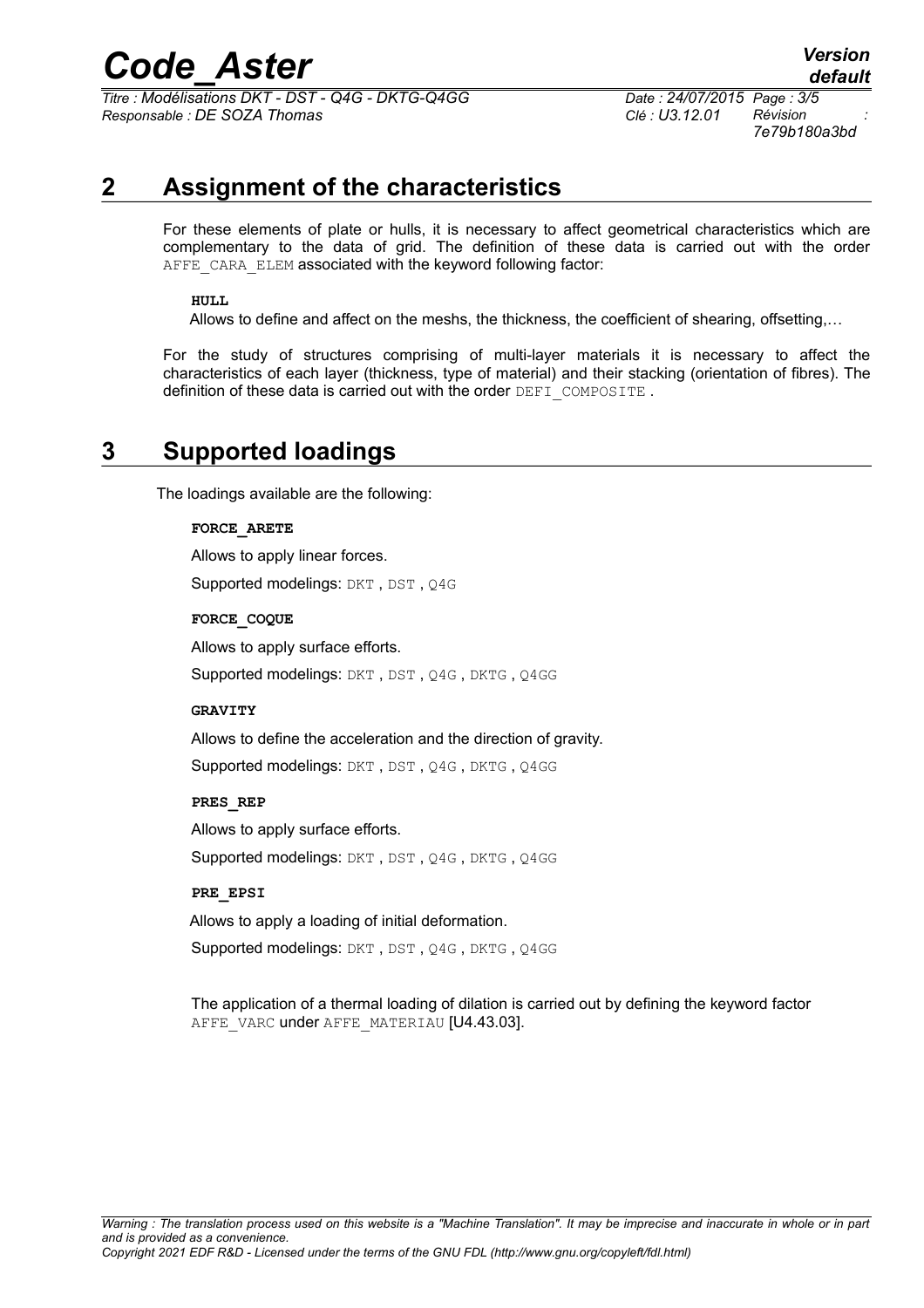# *Code\_Aster Version*

*Titre : Modélisations DKT - DST - Q4G - DKTG-Q4GG Date : 24/07/2015 Page : 4/5 Responsable : DE SOZA Thomas Clé : U3.12.01 Révision :*

*7e79b180a3bd*

## **4 Non-linear possibilities**

For modeling DKT only.

## **4.1 Law of behaviors**

Only modelings 'DKT' and 'DKTG' have non-linear possibilities. Laws of behaviors specific to this modeling, usable under BEHAVIOR in STAT NON LINE and DYNA NON LINE are the relations of behavior in plane constraints available with modelings 'AXIS' and 'C\_PLAN' (*cf.* [U4.51.11]).

## **4.2 Deformations**

Deformations available, used in the relations of behavior under the keyword DEFORMATION for the operators STAT\_NON\_LINE and DYNA\_NON\_LINE are (cf [U4.51.11]):

### **/ 'SMALL'**

The deformations used for the relation of behavior are the linearized deformations.

### **/ 'PETIT\_REAC'**

The increments of deformations used in the incremental relation of behavior are the linearized deformations of the increment of displacement in the reactualized geometry.

#### **Note:**

*Attention, the calculation of the deformations using PETIT\_REAC is only one approximation of the assumptions of great displacements. It requires to carry out very small increments of loading. To correctly take into account great displacements, and especially great rotations, it is recommended to use modeling COQUE\_3D, with DEFORMATION='GROT\_GDEP'*.

## **5 List of the cases tests available**

## **DKT**

Linear statics

FORMA01B [V7.15.100]: Analysis of a piping comprising an elbow subjected to a specific force and an internal pressure.

SSLS100A [V3.03.100]: Circular plate embedded on its contour, subjected to a uniform pressure, a normal force and its actual weight.

## Non-linear statics

SSNL501C [V6.02.501]: Quasi-static analysis of a beam fixed at the two ends, subjected to a uniform pressure, with a perfectly plastic elastic material.

#### Linear dynamics

SDLS03C: Research of the Eigen frequencies and the modes associated with a thin rectangular plate in simple support on its edges.

## Non-linear dynamics

ELSA01D: Non-linear dynamic response of a piping in the shape of quadrant (elsa) subjected to a seismic loading.

**DKTG** Linear statics

*Warning : The translation process used on this website is a "Machine Translation". It may be imprecise and inaccurate in whole or in part and is provided as a convenience. Copyright 2021 EDF R&D - Licensed under the terms of the GNU FDL (http://www.gnu.org/copyleft/fdl.html)*